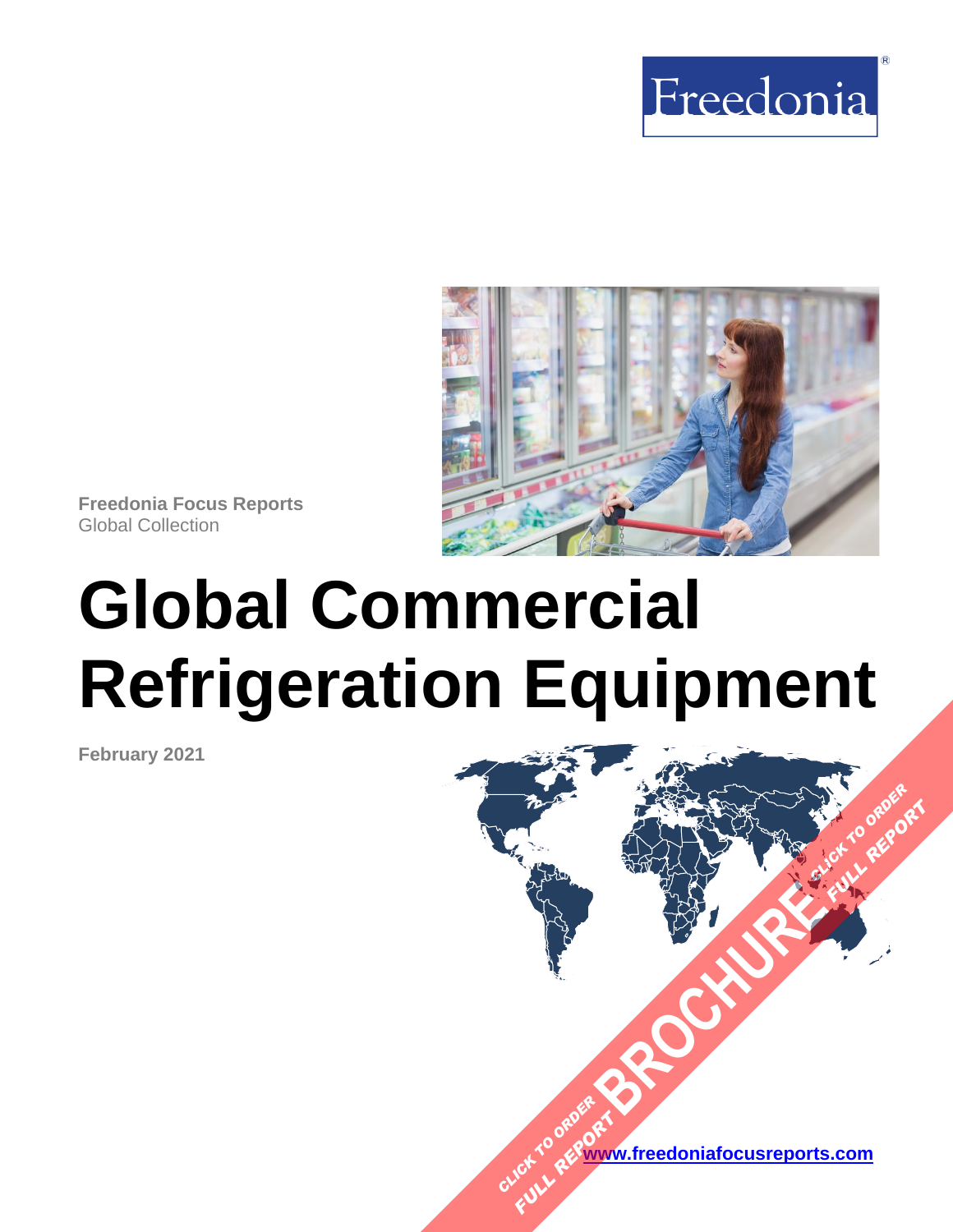# **Table of Contents**

| 1. Highlights                               | 3              |
|---------------------------------------------|----------------|
| 2. Global Overview & Forecasts              | 5              |
| Demand by Product                           | 5              |
| <b>Display Cases</b>                        | 6              |
| Reach-In & Walk-In Refrigerators & Freezers | $\overline{7}$ |
| <b>Beverage Refrigeration Equipment</b>     | 8              |
| Ice Machines                                | 9              |
| <b>Refrigerated Vending Machines</b>        | 9              |
| Other Equipment                             | 10             |
| <b>Replacement Parts</b>                    | 11             |
| Demand by Market                            | 13             |
| Food & Beverage Retail                      | 14             |
| Foodservice                                 | 15             |
| Food & Beverage Production                  | 15             |
| <b>Other Markets</b>                        | 16             |
| 3. Regional Segmentation & Forecasts        | 18             |
| <b>Regional Production Overview</b>         | 18             |
| <b>Regional Demand Overview</b>             | 21             |
| North America                               | 24             |
| Western Europe                              | 27             |
| Asia/Pacific                                | 30             |
| <b>Other Regions</b>                        | 33             |
| Central & South America                     | 34             |
| Eastern Europe                              | 34             |
| Africa/Mideast                              | 35             |
| 4. Industry Structure                       | 37             |
| <b>Industry Characteristics</b>             | 37             |
| Market Share                                | 38             |
| Panasonic                                   | 39             |
| <b>Carrier Global</b>                       | 40             |
| Hoshizaki                                   | 40             |
| 5. About This Report                        | 41             |
| Scope                                       | 41             |
| Sources                                     | 42             |
| <b>Industry Codes</b>                       | 42             |
| Freedonia Methodology                       | 43             |
| Resources                                   | 44             |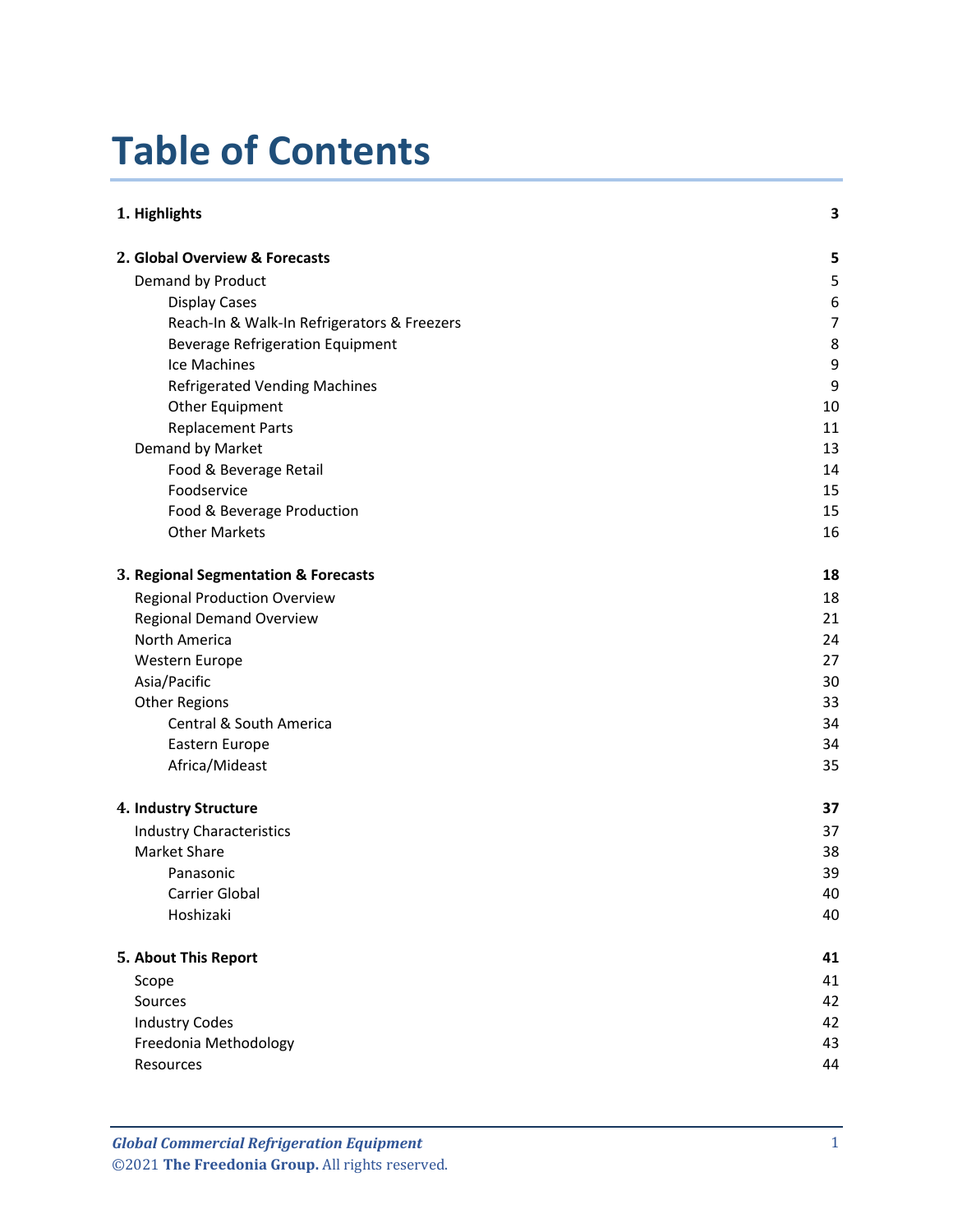# **List of Tables & Figures**

| Figure 1   Global Commercial Refrigeration Equipment Market Outlook, 2019 - 2024                  | 4  |
|---------------------------------------------------------------------------------------------------|----|
| Figure 2   Global Commercial Refrigeration Equipment Demand by Product, 2009 - 2024 (US\$ bil)    | 5  |
| Table 1   Global Commercial Refrigeration Equipment Demand by Product, 2009 - 2024 (US\$ mil)     | 5  |
| Figure 3   Global Commercial Refrigeration Equipment Demand by Product, 2009 - 2024 (%)           | 12 |
| Figure 4   Global Commercial Refrigeration Equipment Demand by Market, 2009 - 2024 (US\$ bil)     | 13 |
| Table 2   Global Commercial Refrigeration Equipment Demand by Market, 2009 - 2024 (US\$ mil)      | 13 |
| Figure 5   Global Commercial Refrigeration Equipment Demand by Market, 2009 - 2024 (%)            | 17 |
| Figure 6   Global Commercial Refrigeration Equipment Production by Region, 2009 - 2024 (US\$ bil) | 18 |
| Table 3   Global Commercial Refrigeration Equipment Production by Region, 2009 - 2024 (US\$ mil)  | 18 |
| Figure 7   Global Commercial Refrigeration Equipment Production by Region, 2009 - 2024 (%)        | 20 |
| Figure 8   Global Commercial Refrigeration Equipment Demand by Region, 2009 - 2024 (US\$ bil)     | 21 |
| Table 4   Global Commercial Refrigeration Equipment Demand by Region, 2009 - 2024 (US\$ mil)      | 21 |
| Figure 9   Global Commercial Refrigeration Equipment Demand by Region, 2009 - 2024 (%)            | 23 |
| Figure 10   North America: Commercial Refrigeration Equipment Demand by Product, 2009 - 2024      |    |
| (US\$ bil)                                                                                        | 24 |
| Figure 11   North America: Commercial Refrigeration Equipment Demand by Market, 2009 - 2024       |    |
| (US\$ bil)                                                                                        | 24 |
| Table 5   NA: Commercial Refrigeration Equipment Demand by Product & Market, 2009 - 2024          |    |
| (US\$ mil)                                                                                        | 26 |
| Figure 12   Western Europe: Commercial Refrigeration Equipment Demand by Product, 2009 - 2024     |    |
| (US\$ bil)                                                                                        | 27 |
| Figure 13   Western Europe: Commercial Refrigeration Equipment Demand by Market, 2009 - 2024      |    |
| (US\$ bil)                                                                                        | 27 |
| Table 6   WE: Commercial Refrigeration Equipment Demand by Product & Market, 2009 - 2024          |    |
| $(US$)$ mil)                                                                                      | 29 |
| Figure 14   Asia/Pacific: Commercial Refrigeration Equipment Demand by Product, 2009 - 2024       |    |
| (US\$ bil)                                                                                        | 30 |
| Figure 15   Asia/Pacific: Commercial Refrigeration Equipment Demand by Market, 2009 - 2024        |    |
| (US\$ bil)                                                                                        | 30 |
| Table 7   A/P: Commercial Refrigeration Equipment Demand by Product & Market, 2009 - 2024         |    |
| $(US$)$ mil)                                                                                      | 32 |
| Figure 16   Other Regions: Commercial Refrigeration Equipment Demand by Region, 2009 - 2024       |    |
| (US\$ bil)                                                                                        | 33 |
| Figure 17   Other Regions: Commercial Refrigeration Equipment Demand by Product, 2009 - 2024      |    |
| (US\$ bil)                                                                                        | 33 |
| Table 8   OR: Commercial Refrigeration Equipment Demand by Region & Product, 2009 - 2024          |    |
| $(US$)$ mil)                                                                                      | 36 |
| Figure 18   Global Commercial Refrigeration Equipment Market Share by Company, 2019 (%)           | 38 |
| Table 9   Leading Suppliers to the Global Commercial Refrigeration Equipment Market               | 39 |
| Table 10   NAICS & SIC Codes Related to Commercial Refrigeration Equipment                        | 42 |
| Table 11   HS Codes Related to Commercial Refrigeration Equipment                                 | 42 |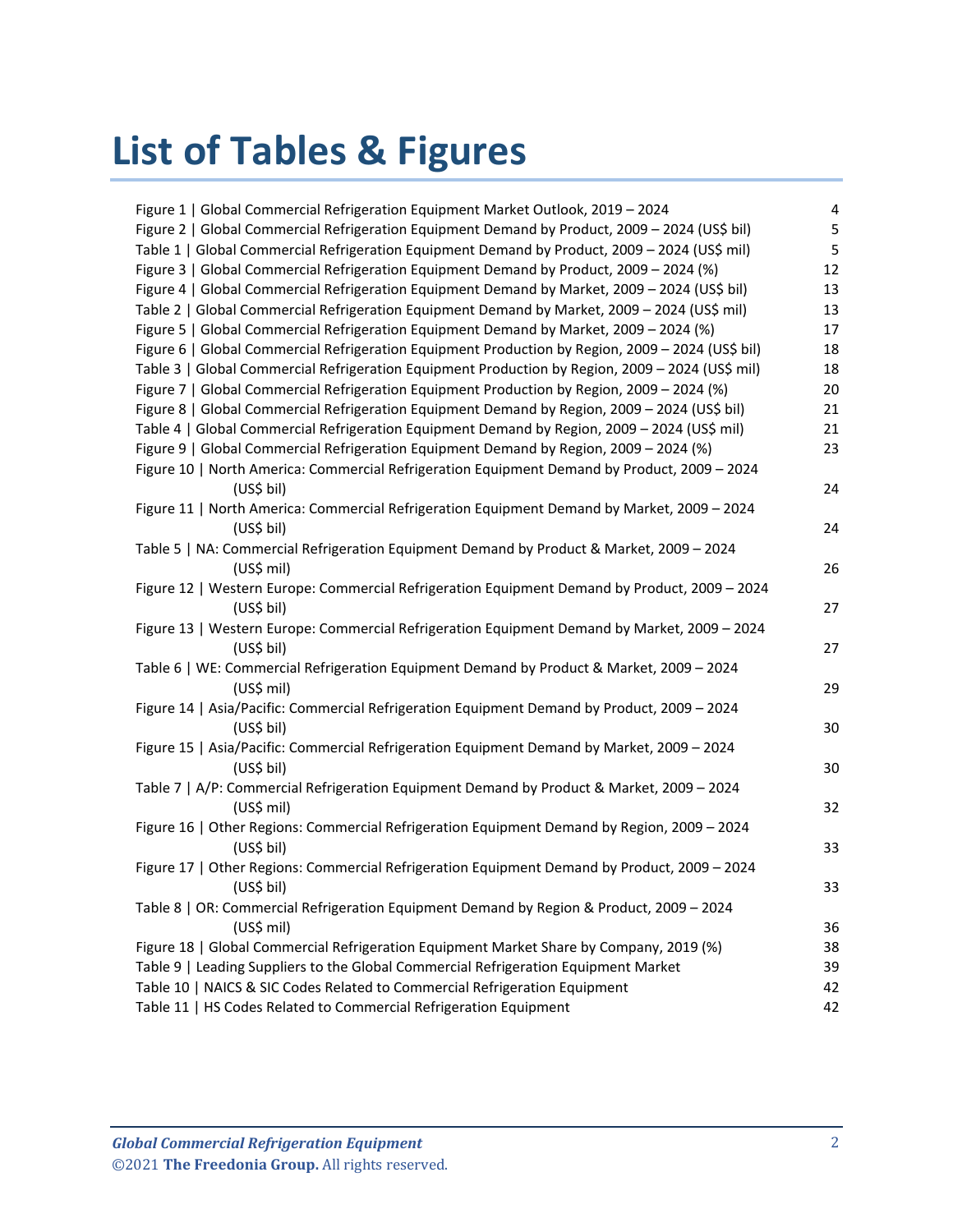# <span id="page-3-0"></span>**About This Report**

# <span id="page-3-1"></span>**Scope**

This report forecasts to 2024 global demand for commercial refrigeration equipment by product, market, and major world region in nominal US dollars at the manufacturer level. Product segments include:

- display cases
- reach-in and walk-in refrigerators
- beverage refrigeration equipment
- ice machines
- refrigerated vending machines
- other equipment such as liquid chillers, dairy coolers, and compressor systems
- replacement parts

Reported markets encompass:

- food and beverage retail
- foodservice
- food and beverage production
- other markets such as hotels, entertainment venues, and medical facilities

Major world regions include North America, Western Europe, Asia/Pacific, and all other regions.

To illustrate historical trends, world, product, market, and regional demand (including product and market segments) are provided for 2009, 2014, and 2019. Finally, global production is segmented by major world region and provided for 2009, 2014, 2019, and 2024.

Excluded from the scope of this report are consumer-type refrigerators, transportation refrigeration systems, and large industrial refrigeration products such as evaporative air coolers and condensing units.

For any given historical year, US dollar amounts are obtained from values expressed in the applicable local currency. These local currency values are converted to US dollars at the average annual exchange rate for that year. For forecast years, the US dollar amounts assume the same annual exchange rate as that prevailing in 2019.

Other various topics, including profiles of pertinent leading companies, are covered in this report. A full outline of report items by page is available in the Table of Contents.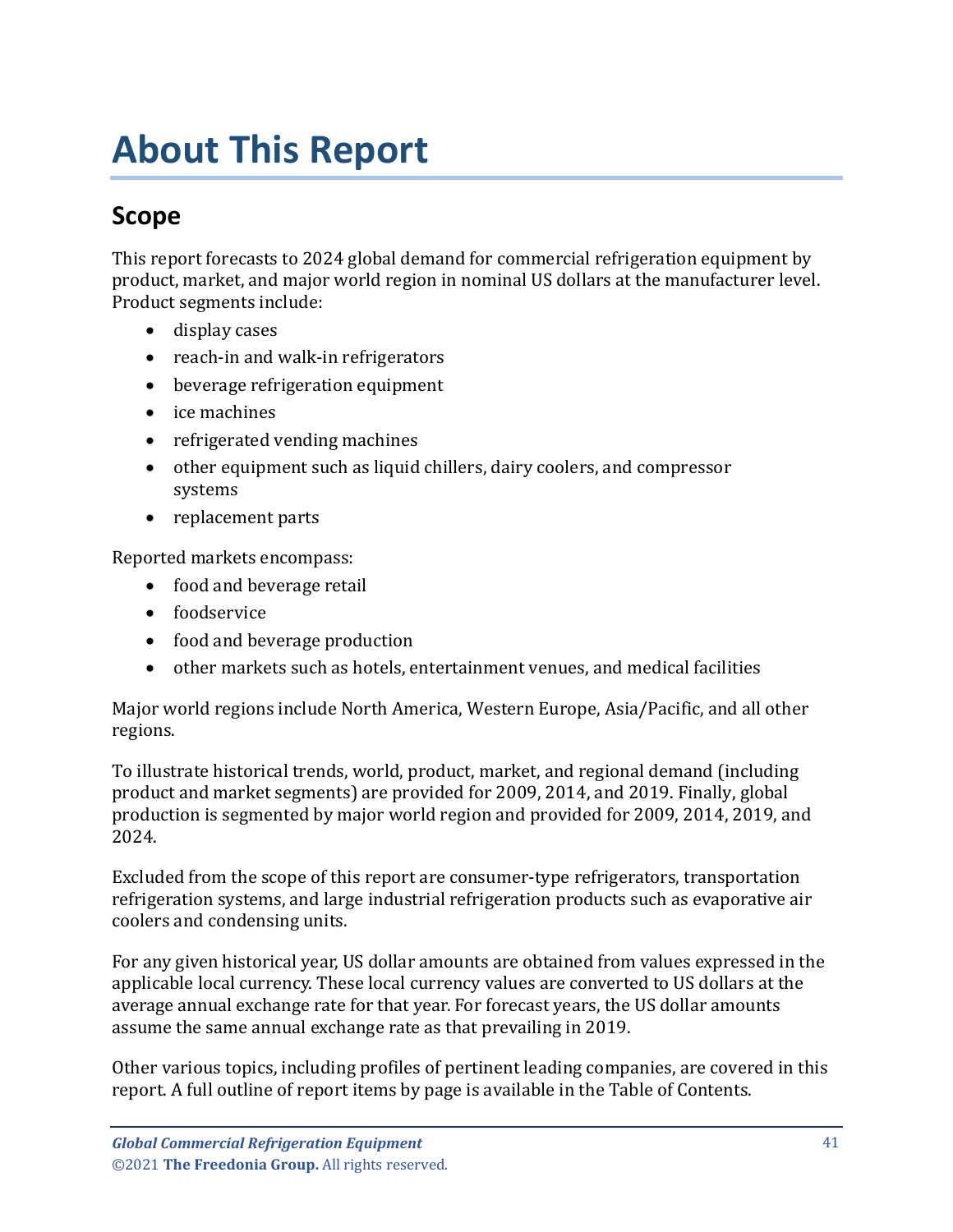## <span id="page-4-0"></span>**Sources**

*Global Commercial Refrigeration Equipment* (FW75012) is based on [a comprehensive](http://www.freedoniagroup.com/DocumentDetails.aspx?ReferrerId=FL-FOCUS&studyid=3967)  [industry study](http://www.freedoniagroup.com/DocumentDetails.aspx?ReferrerId=FL-FOCUS&studyid=3967) published by The Freedonia Group. Reported findings represent the synthesis and analysis of data from various primary, secondary, macroeconomic, and demographic sources, such as:

- firms participating in the industry, and their suppliers and customers
- government/public agencies
- intergovernmental organizations
- trade associations and their publications
- the business and trade press
- indicator forecasts by The Freedonia Group
- the findings of other reports and studies by The Freedonia Group and Packaged Facts

Specific sources and additional resources are listed in the Resources section of this publication for reference and to facilitate further research.

# <span id="page-4-1"></span>**Industry Codes**

<span id="page-4-2"></span>

| Table 10   NAICS & SIC Codes Related to Commercial Refrigeration Equipment |                                                                                                                           |            |                                                                                                             |  |
|----------------------------------------------------------------------------|---------------------------------------------------------------------------------------------------------------------------|------------|-------------------------------------------------------------------------------------------------------------|--|
| <b>NAICS/SCIAN 2017</b>                                                    |                                                                                                                           | <b>SIC</b> |                                                                                                             |  |
|                                                                            | North American Industry Classification System                                                                             |            | <b>Standard Industrial Classification</b>                                                                   |  |
| 333415                                                                     | Air-conditioning and warm air heating<br>equipment and commercial and industrial<br>refrigeration equipment manufacturing | 3585       | Air-conditioning and warm air heating<br>equipment and commercial and industrial<br>refrigeration equipment |  |

Source: US Census Bureau

#### <span id="page-4-3"></span>**Table 11 | HS Codes Related to Commercial Refrigeration Equipment**

| <b>HS Code</b> | <b>Definition</b>                                                                                                                 |
|----------------|-----------------------------------------------------------------------------------------------------------------------------------|
| 8476           | Automatic goods-vending machines (e.g. postage stamp, cigarette, food or beverage machines), including<br>money-changing machines |
| 8418.10        | Refrigerators and freezers; combined refrigerator-freezers, fitted with separate external doors, electric or<br>other             |
| 8418.50        | Furniture incorporating refrigerating or freezing equipment; for storage and display, n.e.c.                                      |
| 8418.99        | Refrigerating or freezing equipment; parts thereof, other than furniture                                                          |

Source: United Nations Statistics Division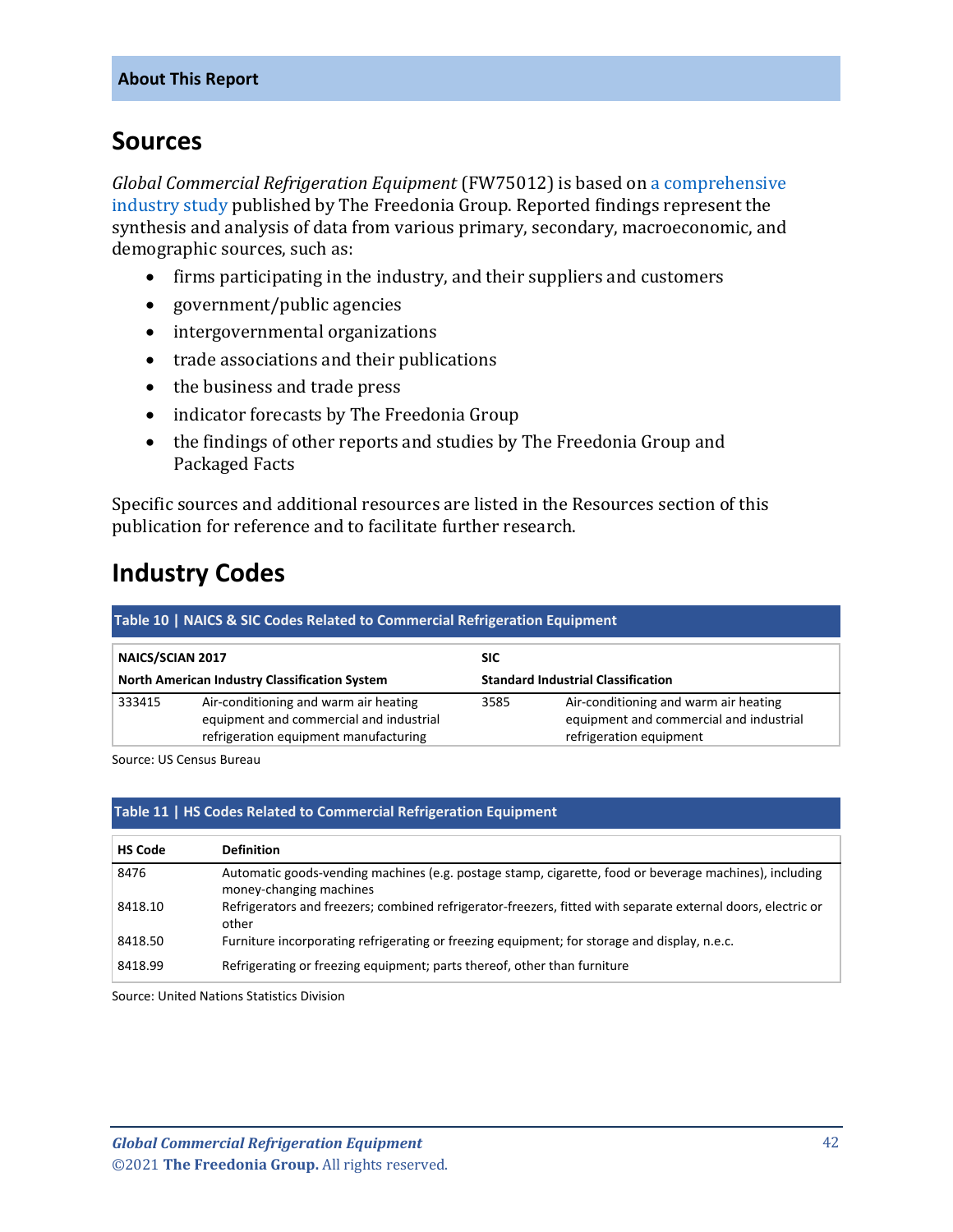# <span id="page-5-0"></span>**Freedonia Methodology**

The Freedonia Group, a subsidiary of MarketResearch.com, has been in business for more than 30 years and in that time has developed a comprehensive approach to data analysis that takes into account the variety of industries covered and the evolving needs of our customers.

Every industry presents different challenges in market sizing and forecasting, and this requires flexibility in methodology and approach. Freedonia methodology integrates a variety of quantitative and qualitative techniques to present the best overall picture of a market's current position as well as its future outlook: When published data are available, we make sure they are correct and representative of reality. We understand that published data often have flaws either in scope or quality, and adjustments are made accordingly. Where no data are available, we use various methodologies to develop market sizing (both top-down and bottom-up) and then triangulate those results to come up with the most accurate data series possible. Regardless of approach, we also talk to industry participants to verify both historical perspective and future growth opportunities.

Methods used in the preparation of Freedonia market research include, but are not limited to, the following activities: comprehensive data mining and evaluation, primary research, consensus forecasting and analysis, ratio analysis using key indicators, regression analysis, end use growth indices and intensity factors, purchase power parity adjustments for global data, consumer and end user surveys, market share and corporate sales analysis, product lifespan analysis, product or market life cycle analysis, graphical data modeling, long-term historical trend analysis, bottom-up and top-down demand modeling, and comparative market size ranking.

Freedonia quantifies trends in various measures of growth and volatility. Growth (or decline) expressed as an average annual growth rate (AAGR) is the least squares growth rate, which takes into account all available datapoints over a period. The volatility of datapoints around a least squares growth trend over time is expressed via the coefficient of determination, or  $r^2$ . The most stable data series relative to the trend carries an  $r^2$  value of 1.0; the most volatile – 0.0. Growth calculated as a compound annual growth rate (CAGR) employs, by definition, only the first and last datapoints over a period. The CAGR is used to describe forecast growth, defined as the expected trend beginning in the base year and ending in the forecast year. Readers are encouraged to consider historical volatility when assessing particular annual values along the forecast trend, including in the forecast year.

# **Copyright & Licensing**

The full report is protected by copyright laws of the United States of America and international treaties. The entire contents of the publication are copyrighted by The Freedonia Group.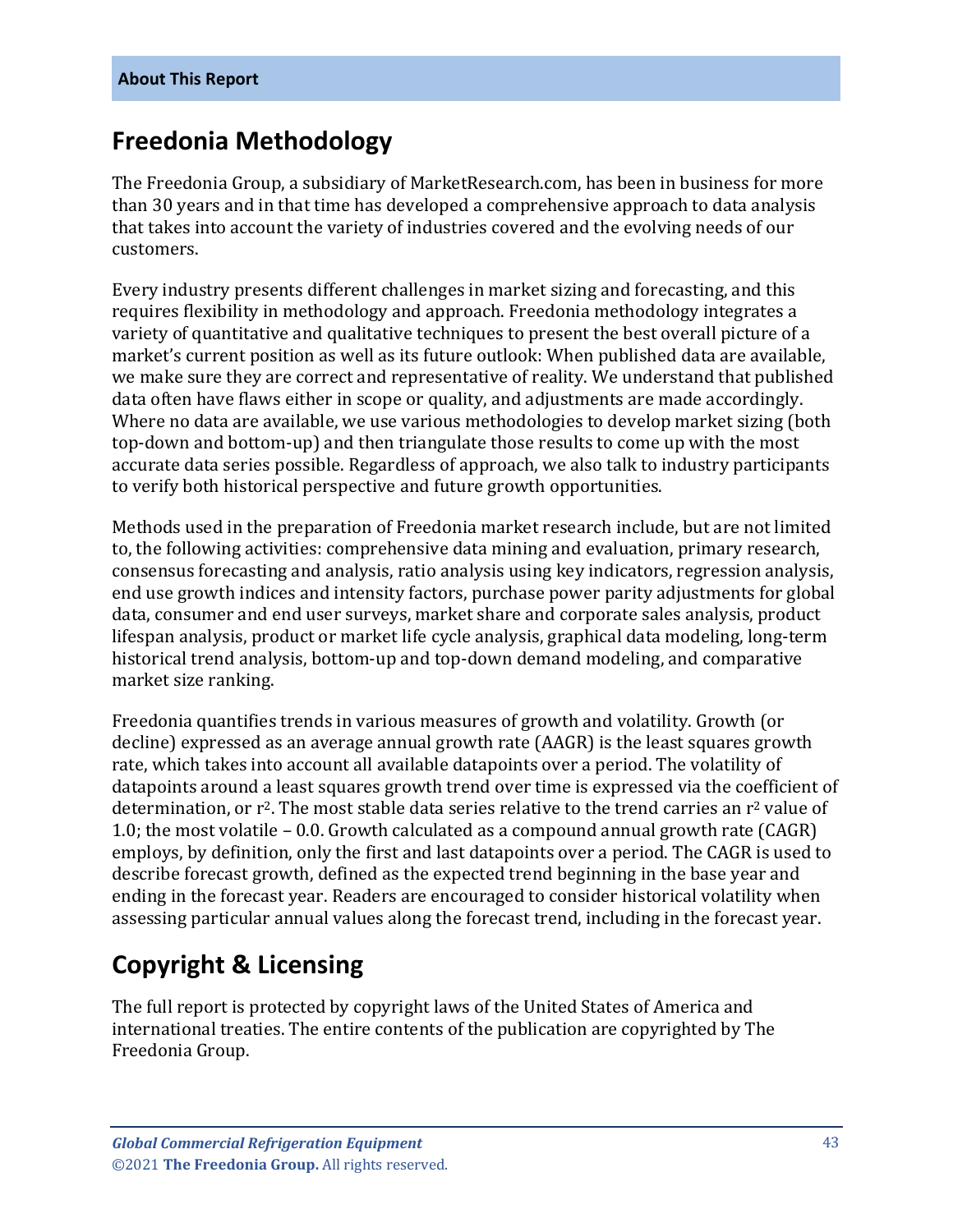## <span id="page-6-0"></span>**Resources**

#### **The Freedonia Group**

*[Global Commercial Refrigeration Equipment](http://www.freedoniagroup.com/DocumentDetails.aspx?ReferrerId=FL-FOCUS&studyid=3967)* **[Freedonia Industry Studies](http://www.freedoniagroup.com/Home.aspx?ReferrerId=FL-Focus)**

*[Commercial Refrigeration Equipment](https://www.freedoniagroup.com/DocumentDetails.aspx?ReferrerId=FL-FOCUS&StudyId=3831) [Food Containers in the US](https://www.freedoniagroup.com/DocumentDetails.aspx?ReferrerId=FL-FOCUS&StudyId=3609) [Foodservice Single-Use Products](https://www.freedoniagroup.com/DocumentDetails.aspx?ReferrerId=FL-FOCUS&StudyId=3774) [Frozen Food Packaging](https://www.freedoniagroup.com/DocumentDetails.aspx?ReferrerId=FL-FOCUS&StudyId=3966) [Global Food Processing Machinery](https://www.freedoniagroup.com/DocumentDetails.aspx?ReferrerId=FL-FOCUS&StudyId=3809) [Global Foodservice](https://www.freedoniagroup.com/DocumentDetails.aspx?ReferrerId=FL-FOCUS&StudyId=3817) [Global Foodservice Single-Use Products](https://www.freedoniagroup.com/DocumentDetails.aspx?ReferrerId=FL-FOCUS&StudyId=3829) [Global HVAC Equipment](https://www.freedoniagroup.com/DocumentDetails.aspx?ReferrerId=FL-FOCUS&StudyId=3652) [Global Industrial & OEM Insulation](https://www.freedoniagroup.com/DocumentDetails.aspx?ReferrerId=FL-FOCUS&StudyId=3783) [Global Major Household Appliances](https://www.freedoniagroup.com/DocumentDetails.aspx?ReferrerId=FL-FOCUS&StudyId=3739) [HVAC Equipment](https://www.freedoniagroup.com/DocumentDetails.aspx?ReferrerId=FL-FOCUS&StudyId=3730) [Meat, Poultry, & Seafood Packaging](https://www.freedoniagroup.com/DocumentDetails.aspx?ReferrerId=FL-FOCUS&StudyId=3787) [Outdoor Kitchens](https://www.freedoniagroup.com/DocumentDetails.aspx?ReferrerId=FL-FOCUS&StudyId=3821)*

#### **[Freedonia Focus Reports](https://www.freedoniafocusreports.com/redirect.asp?progid=89534&url=/)**

*[Commercial Refrigeration Equipment: Canada](https://www.freedoniafocusreports.com/Commercial-Refrigeration-Equipment-Canada-FA75012/?progid=89534) [Major Household Appliances: Canada](https://www.freedoniafocusreports.com/Major-Household-Appliances-Canada-FA90017/?progid=89534) [Major Household Appliances: United States](https://www.freedoniafocusreports.com/Major-Household-Appliances-United-States-FF90017/?progid=89534) [Transport Refrigeration Systems: United States](https://www.freedoniafocusreports.com/Transport-Refrigeration-Systems-United-States-FF85034/?progid=89534)* **[Freedonia Custom Research](http://www.freedoniagroup.com/CustomResearch.aspx?ReferrerId=FL-Focus)**

## **Packaged Facts**

*[Food Carryout & Delivery: Special COVID-19 Consumer Insights](https://www.packagedfacts.com/Food-Carryout-Delivery-Special-COVID-Consumer-Insights-13284809/?progid=89534)*

## **Trade Publications**

*Air Conditioning, Heating & Refrigeration News Automatic Merchandiser Global Cold Chain News Refrigeration and Air Conditioning Winsight Grocery Business*

## **Agencies & Associations**

Air-Conditioning, Heating, and Refrigeration Institute (AHRI) American Society of Heating, Refrigerating and Air-Conditioning Engineers (ASHRAE) Australian Bureau of Statistics